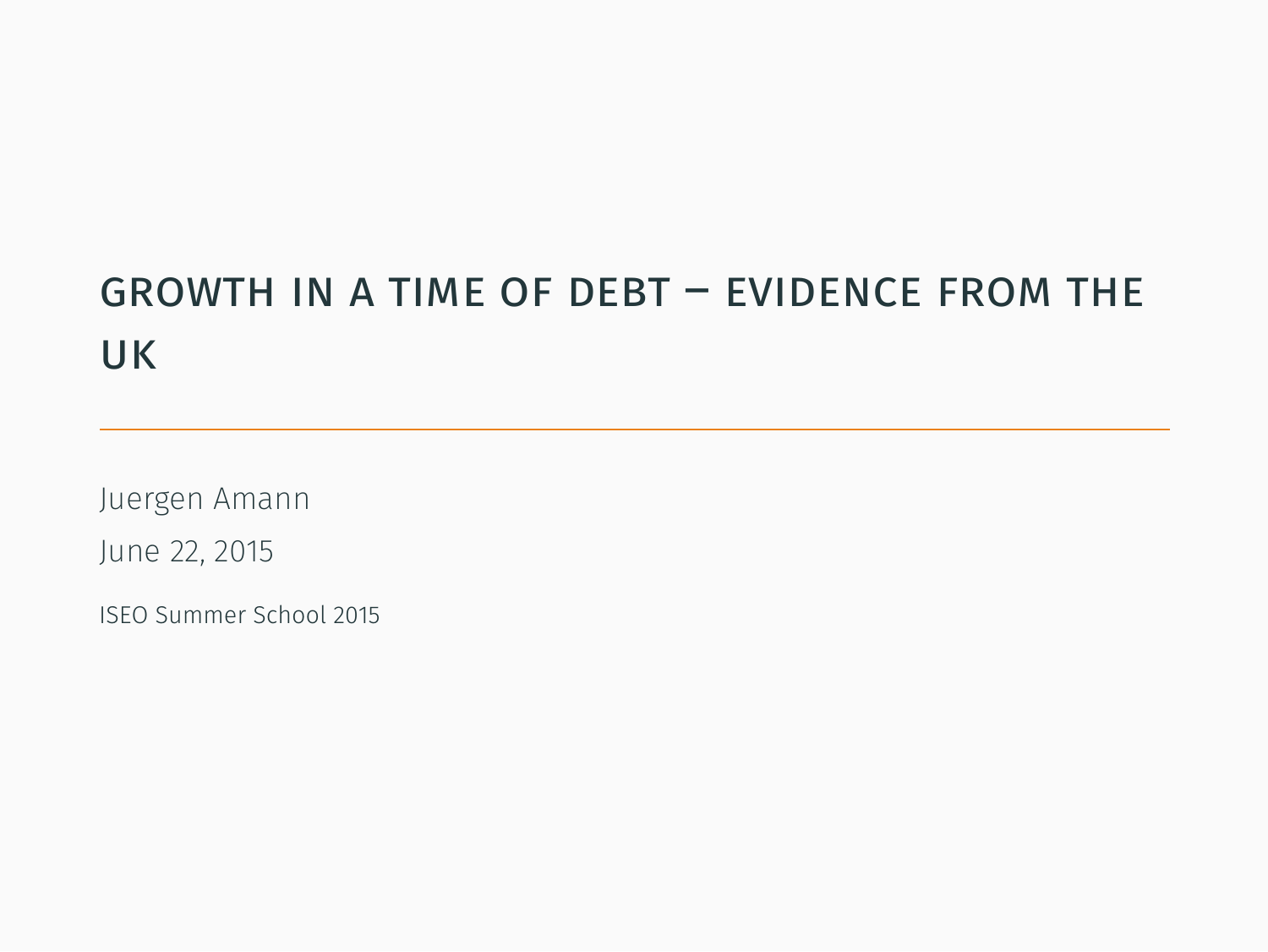- ∙ Literature & Research Question
- ∙ Data & Methodology
- ∙ Empirics & Results
- ∙ Conclusio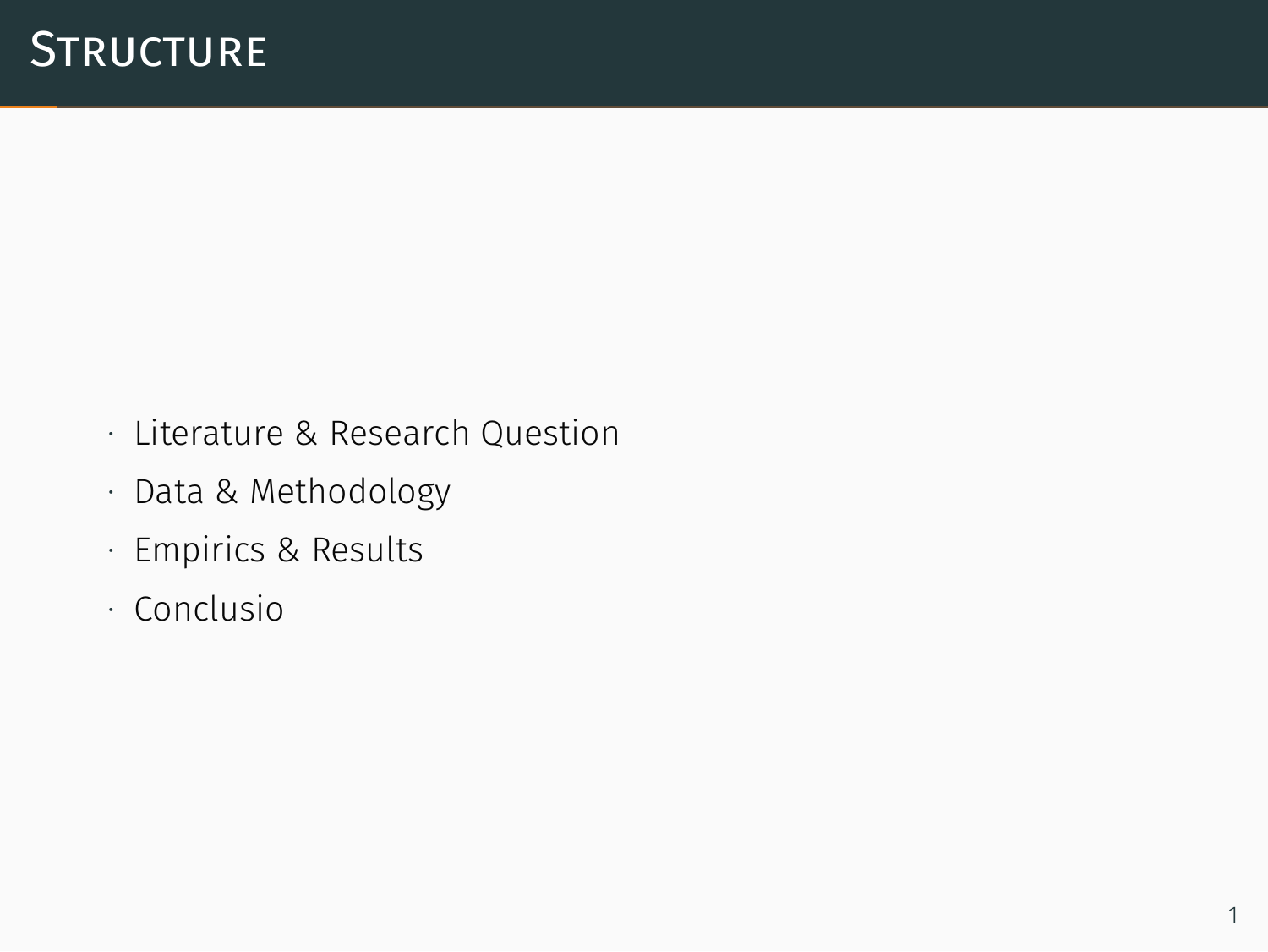### literature & research question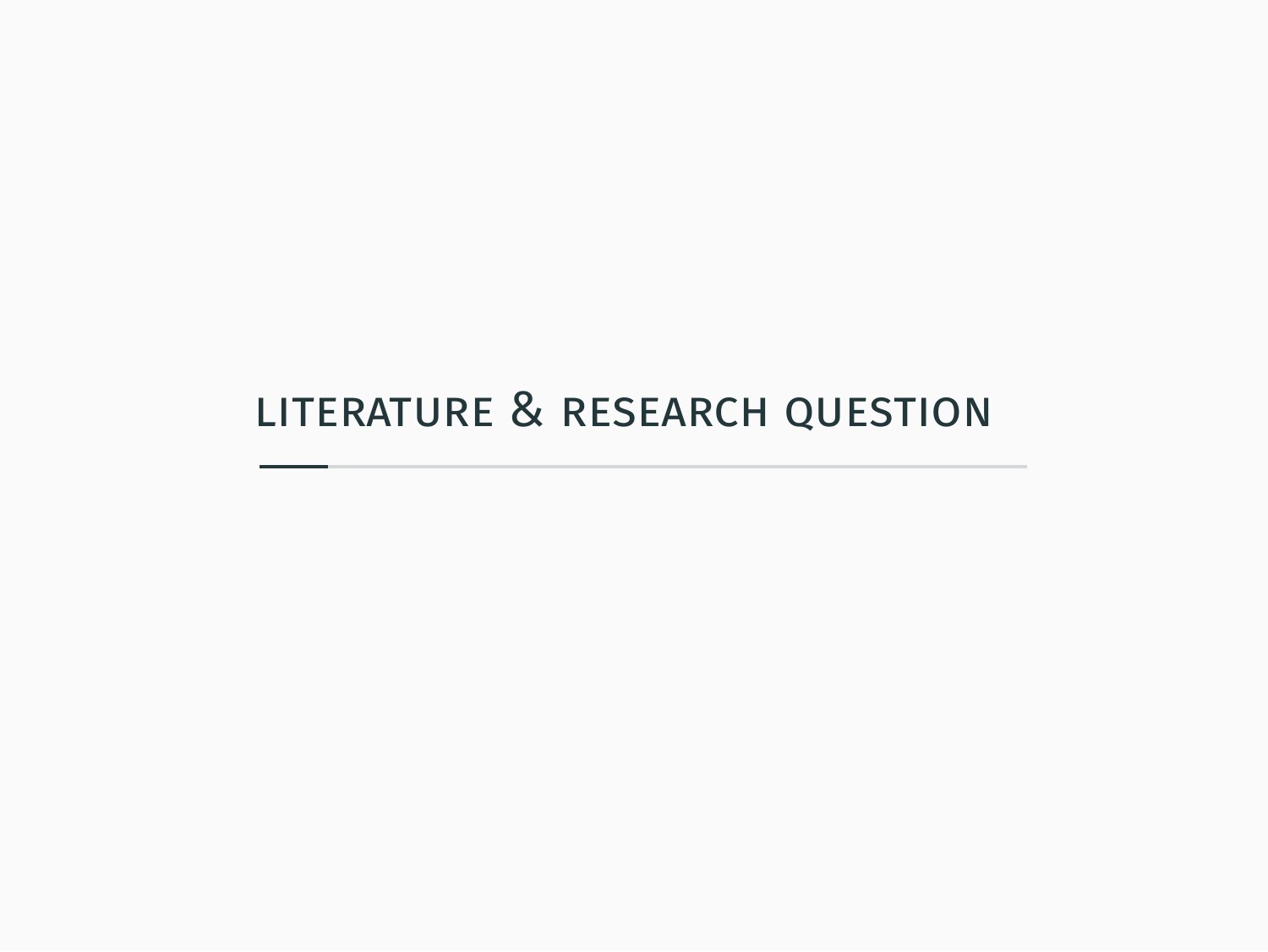- ∙ Financial crisis 2007/2008 & to European debt crisis
- ∙ Seminal paper by Reinhard & Rogoff 2010
	- ∙ *'Our main finding is that across both advanced countries and emerging markets, high debt/GDP levels (90% and above) are associated with notably lower growth outcomes.' (Reinhart and Rogoff, 2010, pp. 577)*
	- ∙ Paper generated a lot of controversy
	- ∙ Used to promote austerity measures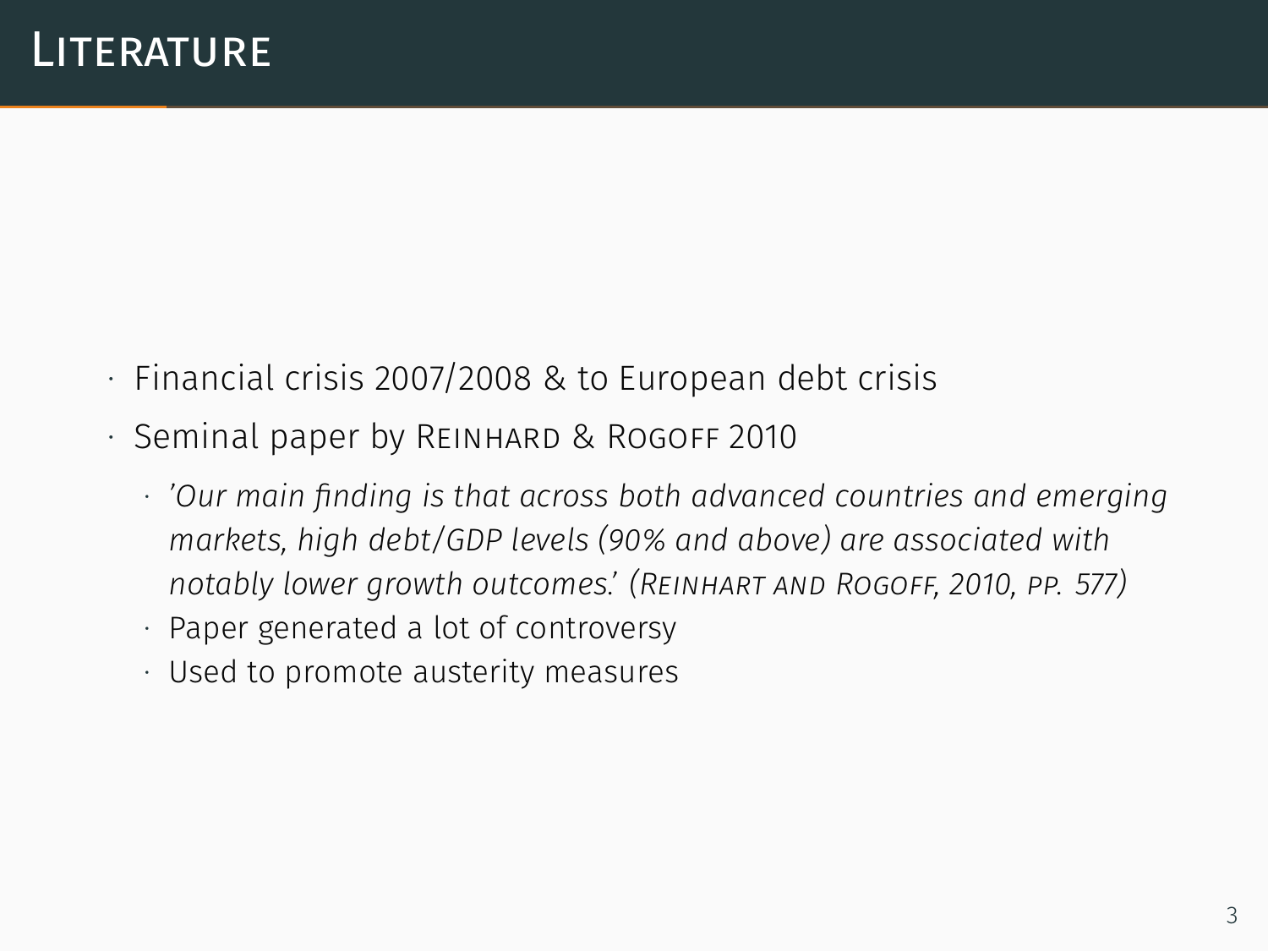#### Is there a linkage between the sovereign debt level and the GDP growth rate for the UK?

- ∙ Analyze the relationship between public debt (DoG) and the GDP growth rate (PGR) in a bivariate system using time-series application.
- ∙ Special emphasis on structural breaks.
- ∙ Is there a relationship in general? More specifically, did the UK austerity measures actually have an impact on economic growth?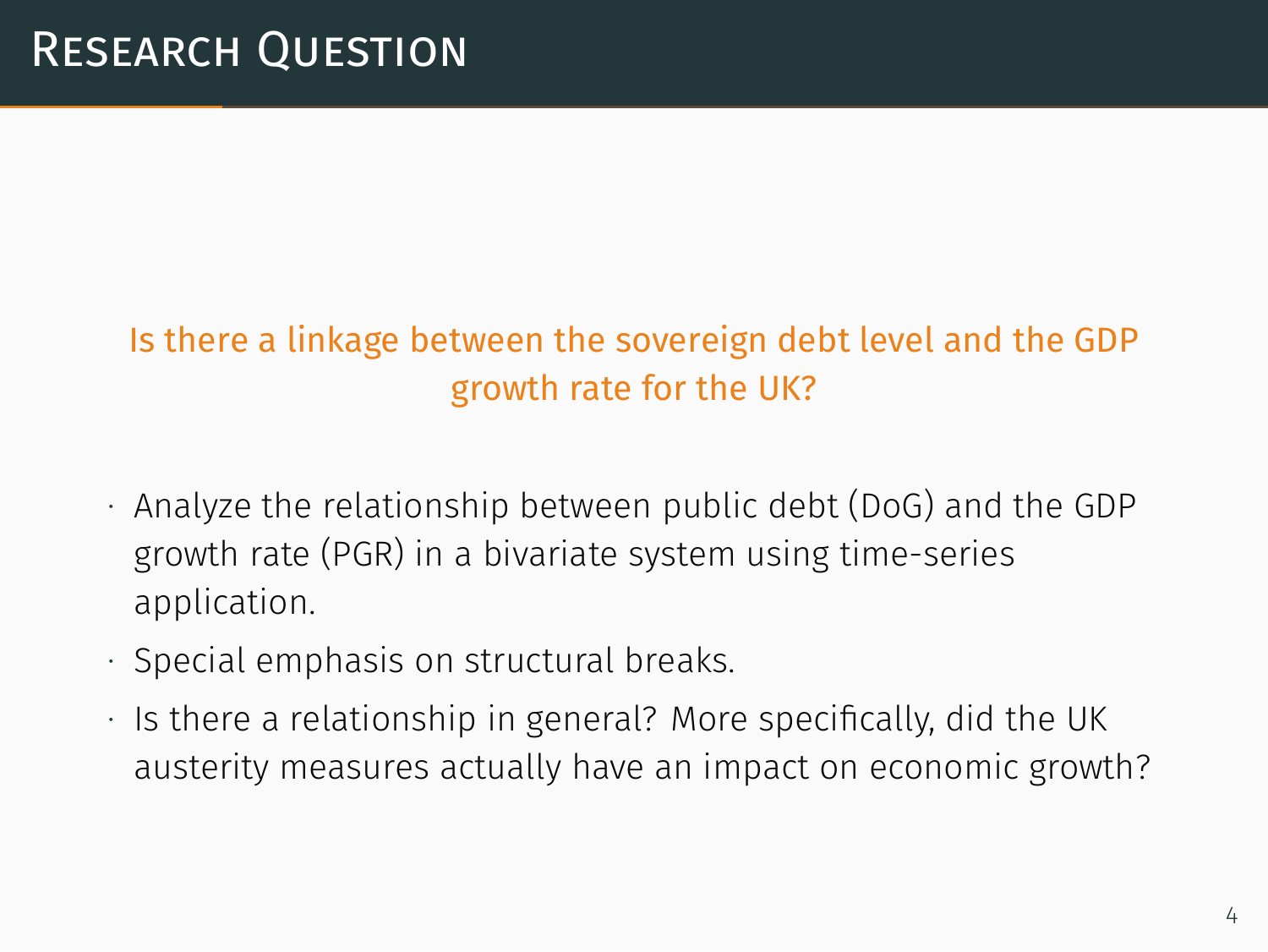### data & methodology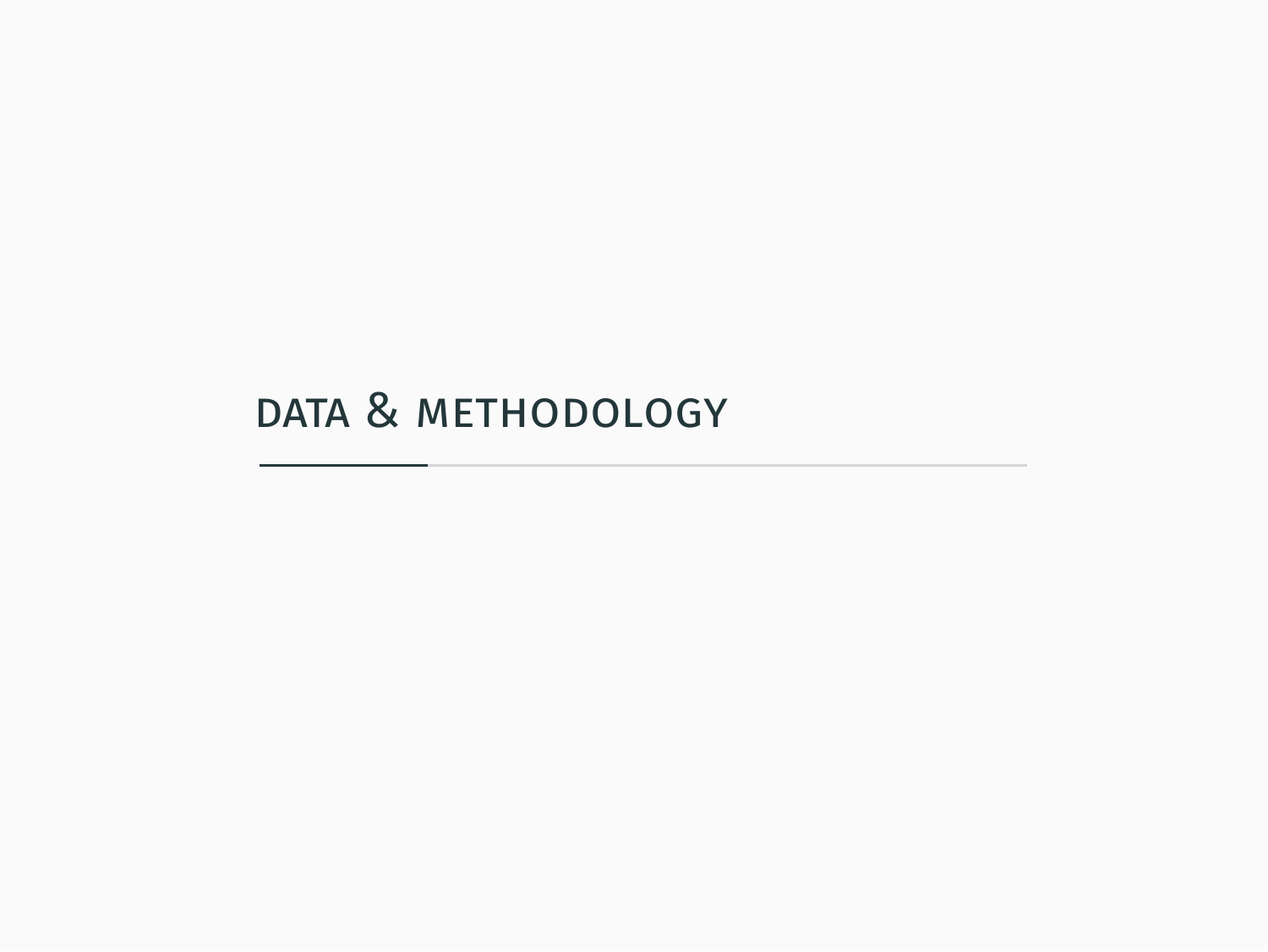Uniquely derived monthly data set for the period of 1995M01 to 2013M12:

- ∙ Gross government debt ratio: '*general government total gross debt in percent of GDP at current prices*' from the Quarterly Public Sector Debt data from OECD.StatExtracts set
- ∙ GDP growth rates: estimated monthly GDP index provided by the National Institute of Economic and Social Research (NIESR).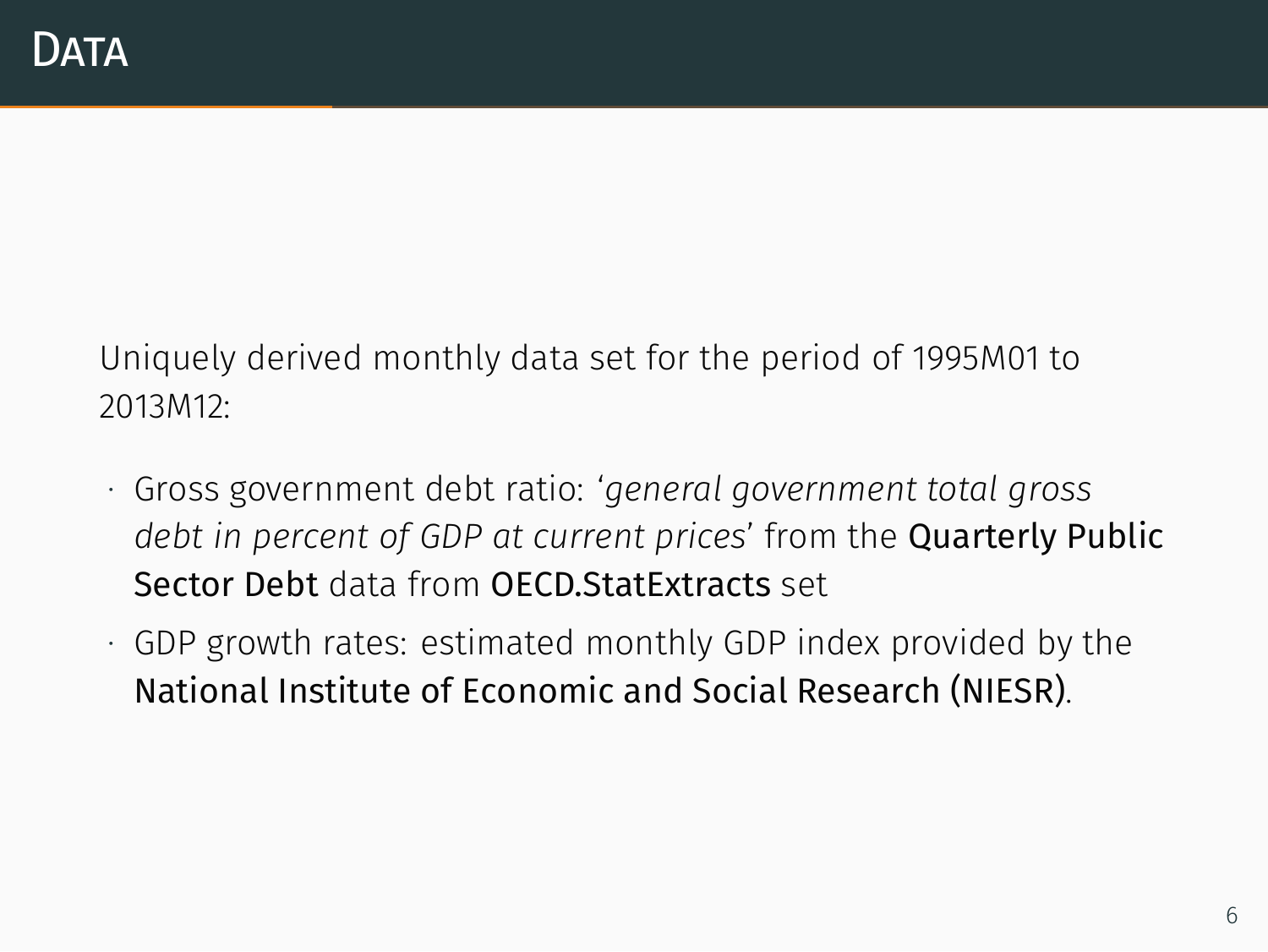**DATA** 

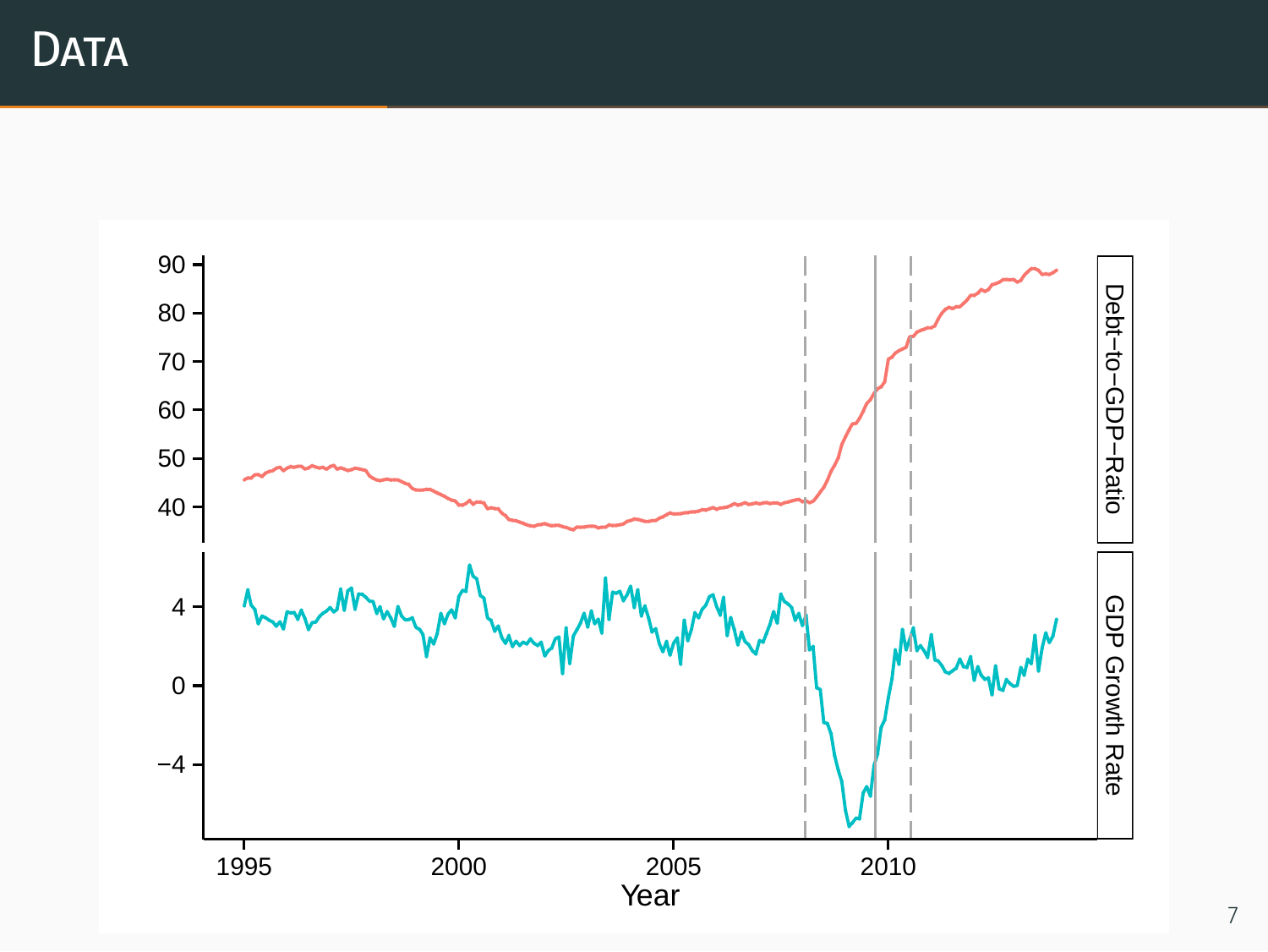Unit roots and structural breaks: Nelson and Plosser (1982) & Perron (1989)

Given this and the crisis scenario of the analysis, put special emphasis on structural breaks:

- ∙ Tests for structural breaks
- ∙ Unit root tests with and without allowing for (a) endogenous structural break(s)
	- ∙ Zivot and Andrews (1992) 'ZA test' and Perron (1997) 'PB test'
	- ∙ Lee and Strazicich (2003) 'LM test'
- ∙ Given results, analysis of sub-periods
	- ∙ Granger causality tests by Toda and Yamamoto (1995) 'T-Y procedure'
	- ∙ Cointegration tests by Johansen et al. (2000)
	- ∙ Pre- & post-crisis periods as well as 'full sample'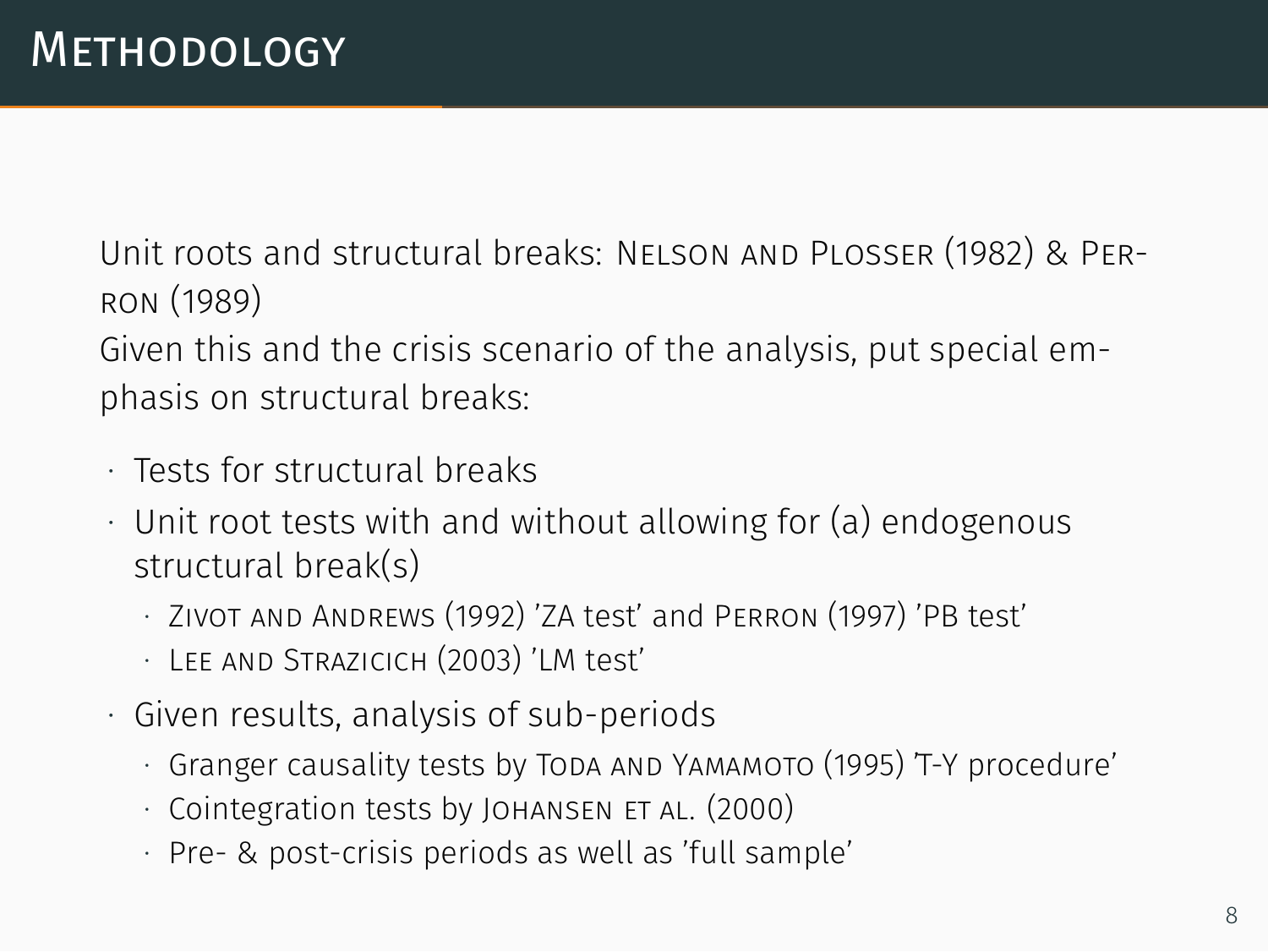## Methodology: Sequential Testing Procedure

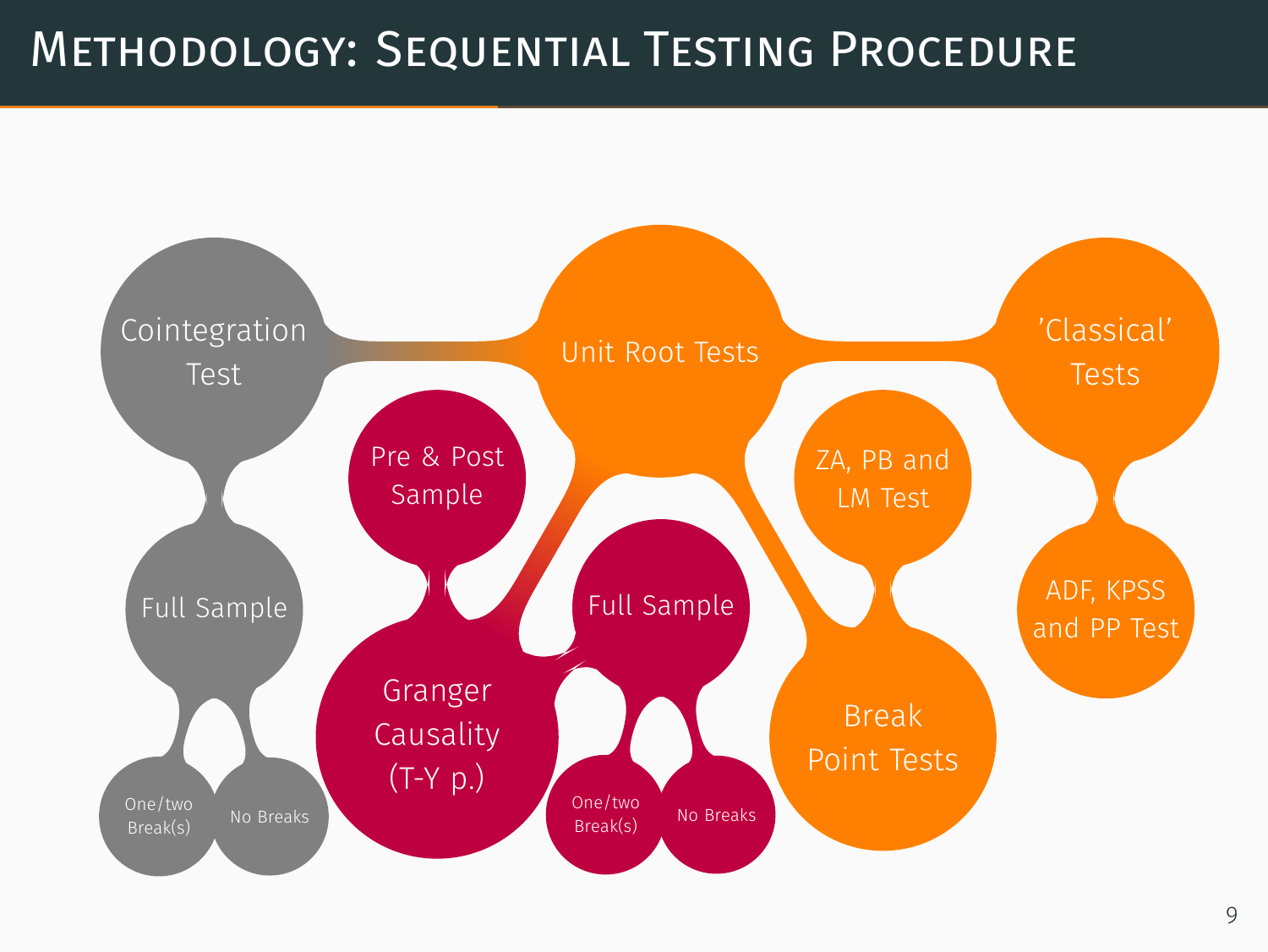# Methodology: The Toda Yamamoto (1995) procedure

- 1. Determine max. order of integration of series of interest, *m*.
- 2. Estimate unrestricted VAR(p) model in levels with *p* lags.
	- ∙ Autocorrelation and normality tests of the residuals. If necessary, include additional lags to the VAR system.
- 3. Add additional *m* lags in final set-up of the VAR system; will not be included in the final Wald test.
- 4. The VAR(p) specification of the system for both variables following Stern and Enflo's (2013) break point augmentation is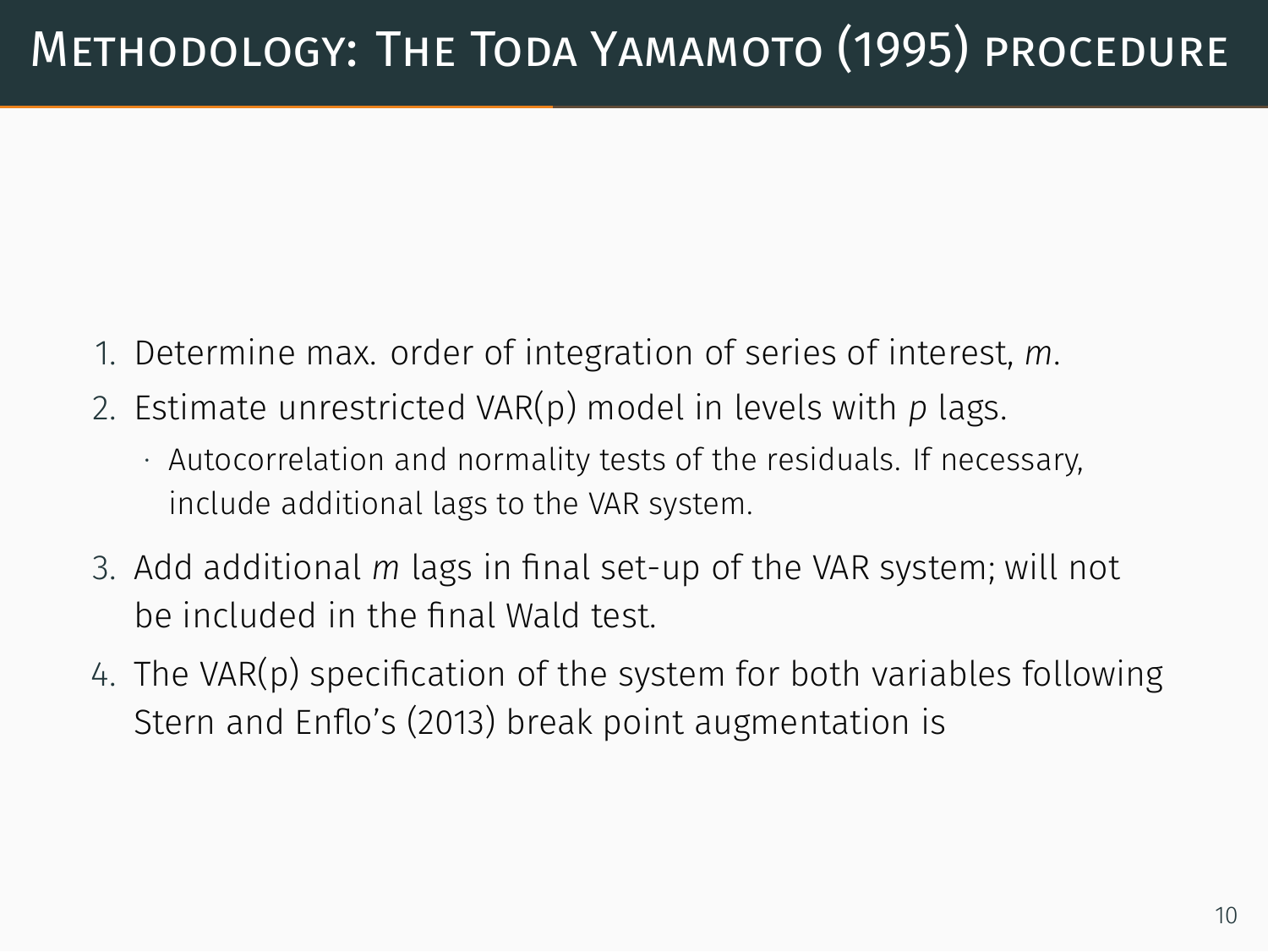# Methodology: The Toda Yamamoto (1995) procedure

$$
DoG_{t} = \sum_{k=0}^{n} (c_{k} \Delta t_{k,t} + \delta_{k} t_{k,t}) + \sum_{i=1}^{p} \alpha_{1,i} DoG_{t-i} + \sum_{j=p+1}^{p+m} \alpha_{2,j} DoG_{t-j} + \sum_{i=1}^{p} \gamma_{1,i} PGR_{t-i} + \sum_{j=p+1}^{p+m} \gamma_{2,j} PGR_{t-j} + \varepsilon_{1,t} PGR_{t} = \sum_{k=0}^{n} (c_{k} \Delta t_{k,t} + \delta_{k} t_{k,t}) + \sum_{i=1}^{p} \beta_{1,i} PGR_{t-i} + \sum_{j=p+1}^{p+m} \beta_{2,j} PGR_{t-j} + \sum_{i=1}^{p} \delta_{1,i} DOG_{t-i} + \sum_{j=p+1}^{p+m} \delta_{2,j} DOG_{t-j} + \varepsilon_{2,t},
$$
\n(1)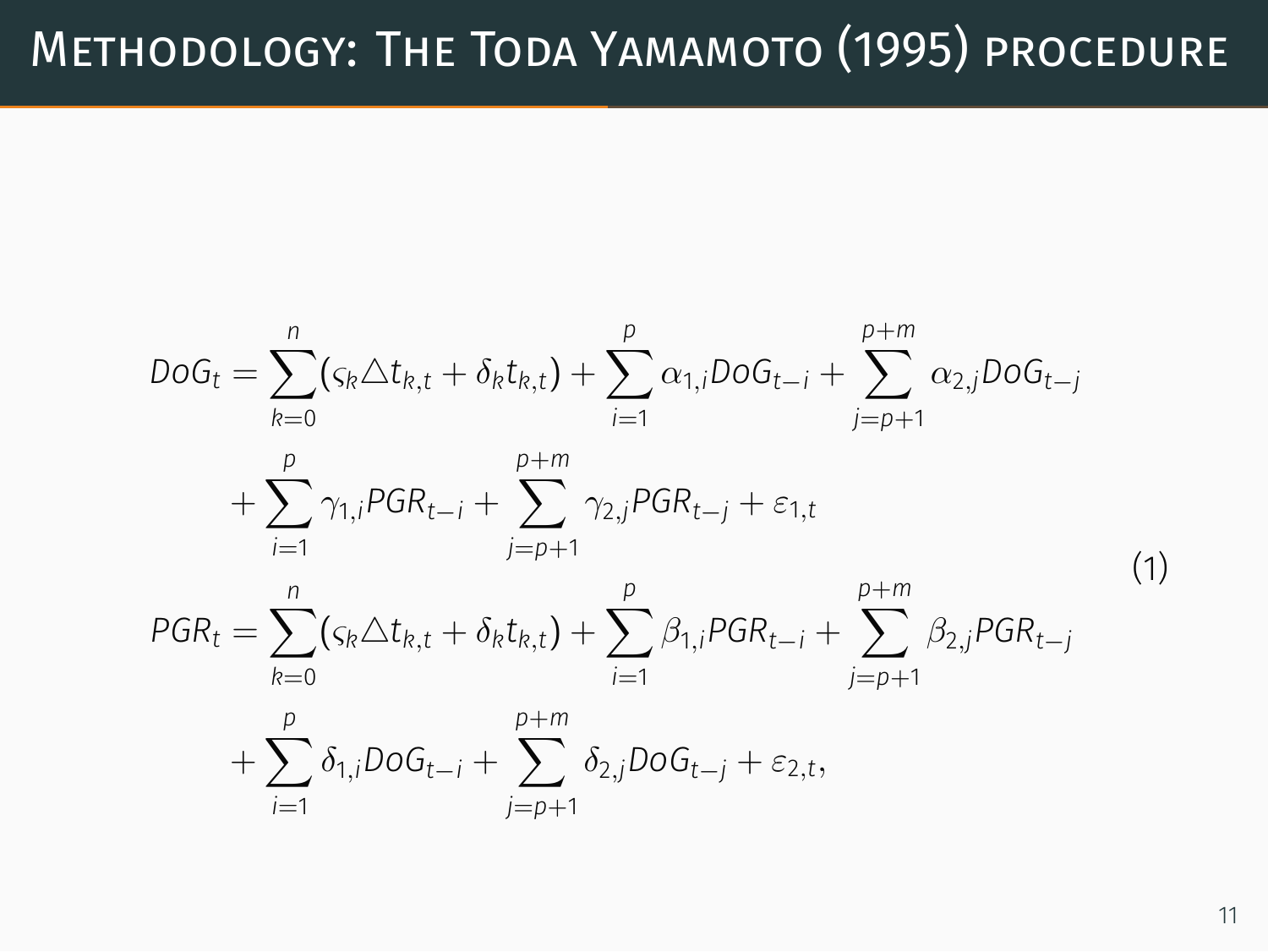Granger non-causality test of *PGR<sup>t</sup>* on *DoG<sup>t</sup>*

$$
H_0: \gamma_{1,i} = 0 \quad \forall \quad i = 1, ..., p \tag{2}
$$

where *γ<sup>i</sup>* are the *p* lagged coefficients of PGR in Equation (1) . The test for non-causality of *DoG<sup>t</sup>* on *PGR<sup>t</sup>* is calculated similarly. The exogenous coefficients *γ*<sup>2</sup>*,<sup>j</sup>* and *δ*<sup>2</sup>*,<sup>j</sup>* for *j* = *p* + 1*, ..., p* + *m* are left aside.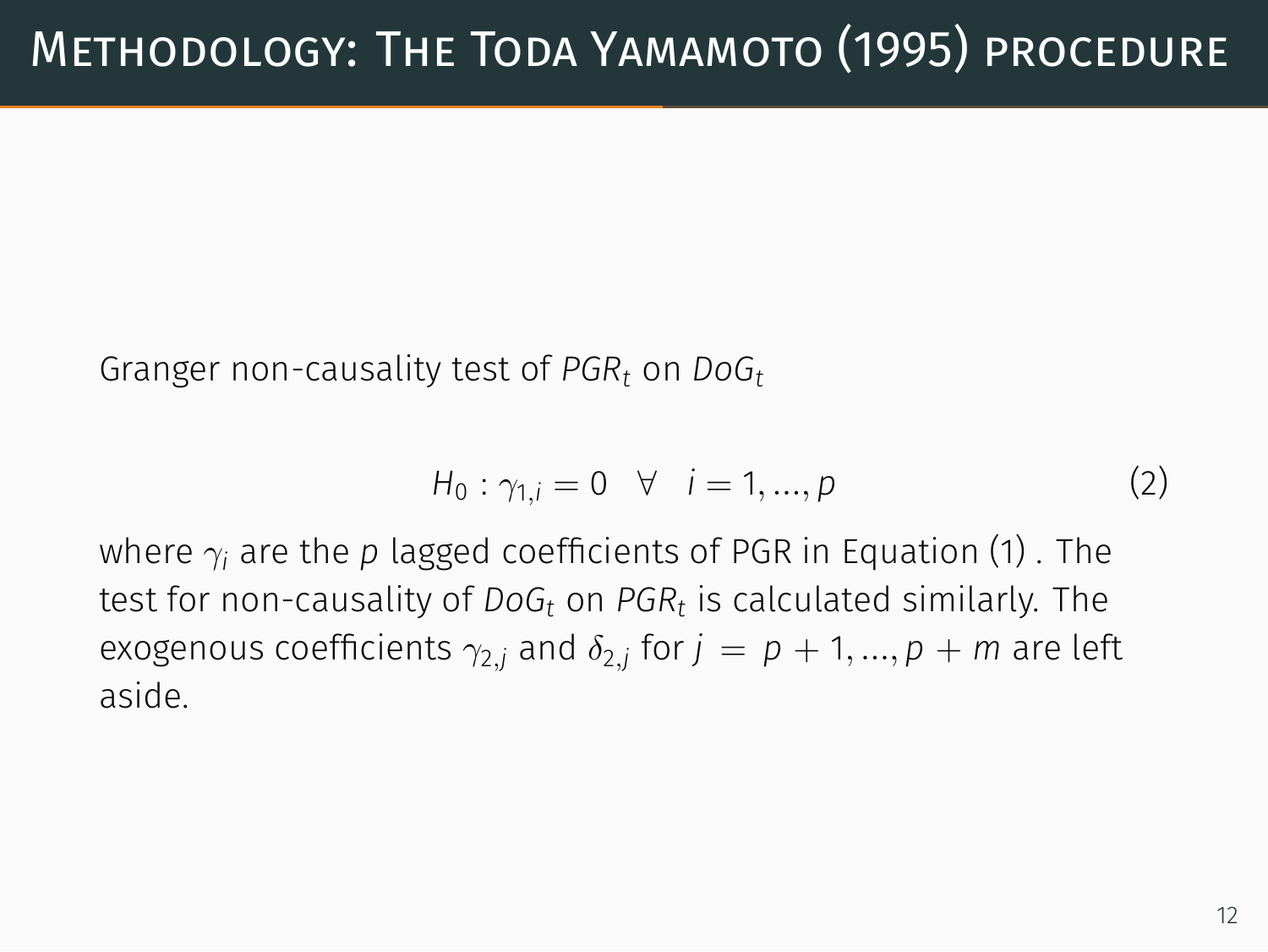Procedure is called the *Hl(r)* test in JOHANSEN ET AL. (2000)

- 1. Step 1 to 3 as for the TY procedure.
- 2. Add one exogenous structural break:
	- 21. Define two variables of the form

$$
i_{2,t} = \begin{cases} 1 & \text{if } t = t^* + 1 \\ 0 & \text{else} \end{cases} d_{2,t} = \begin{cases} 0 & \text{if } t \leq t^* \\ 1 & \text{if } t \geq t^* \end{cases}
$$
 (3)

where *t <sup>∗</sup>* denotes the break point period and *t* = 1*, ..., T* for *T* equal to all observations.

- 2.2 Specify VAR model for the Johansen testing procedure by including:
	- ∙ A linear trend *c*,
	- ∙ *d*2*,t−<sup>k</sup>* , where *k* is designated the maximum lag length,
	- ∙ an interaction term *c × d*2*,t−<sup>k</sup>* as well as
	- ∙ *i*2*,t−<sup>l</sup>* , where *l* = *{*0*,* 1*, ..., k −* 1*}* with *k* defined as above.
- 2.3 Critical values derived depending on position of breaks  $13$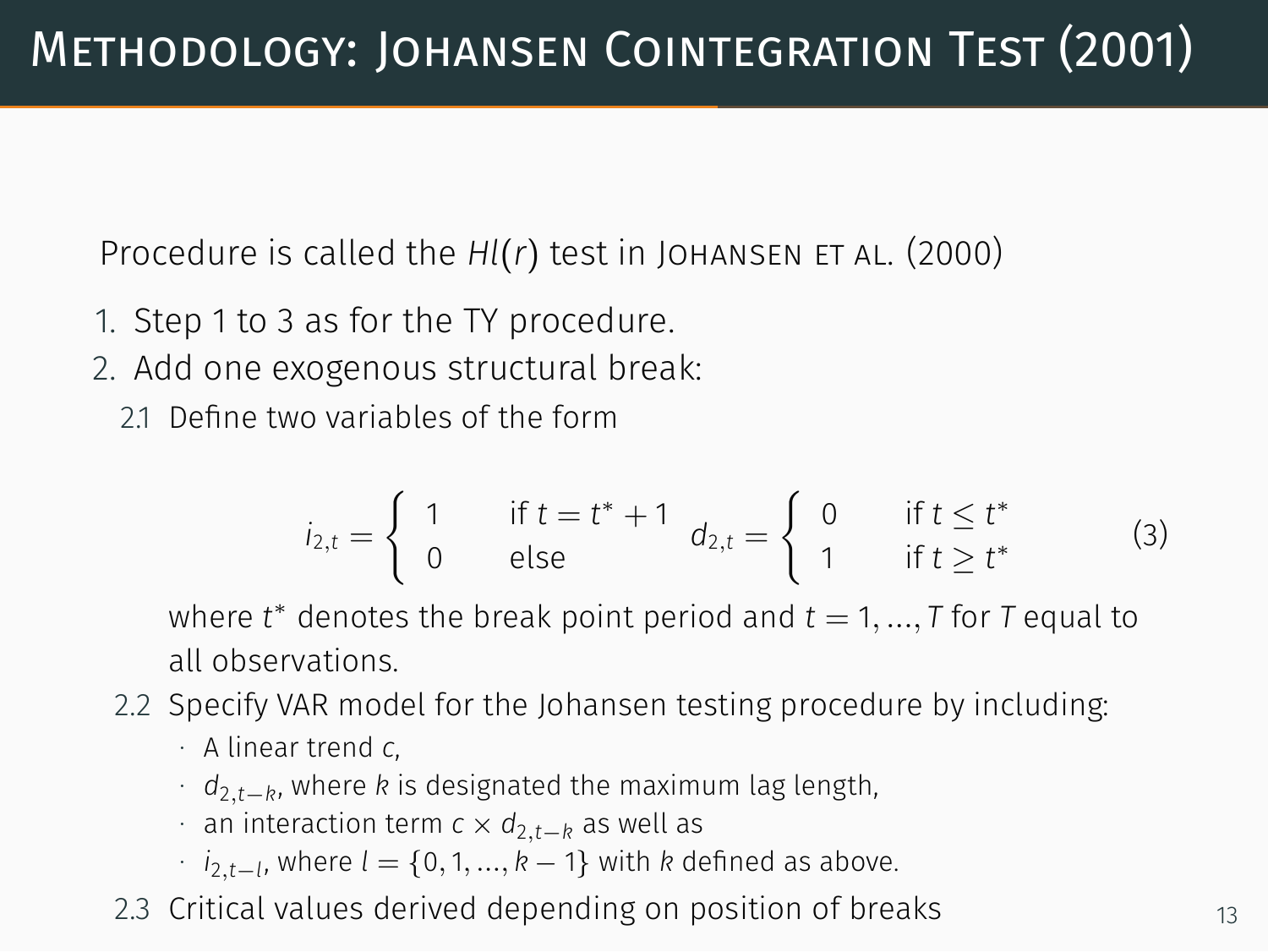### empirics & results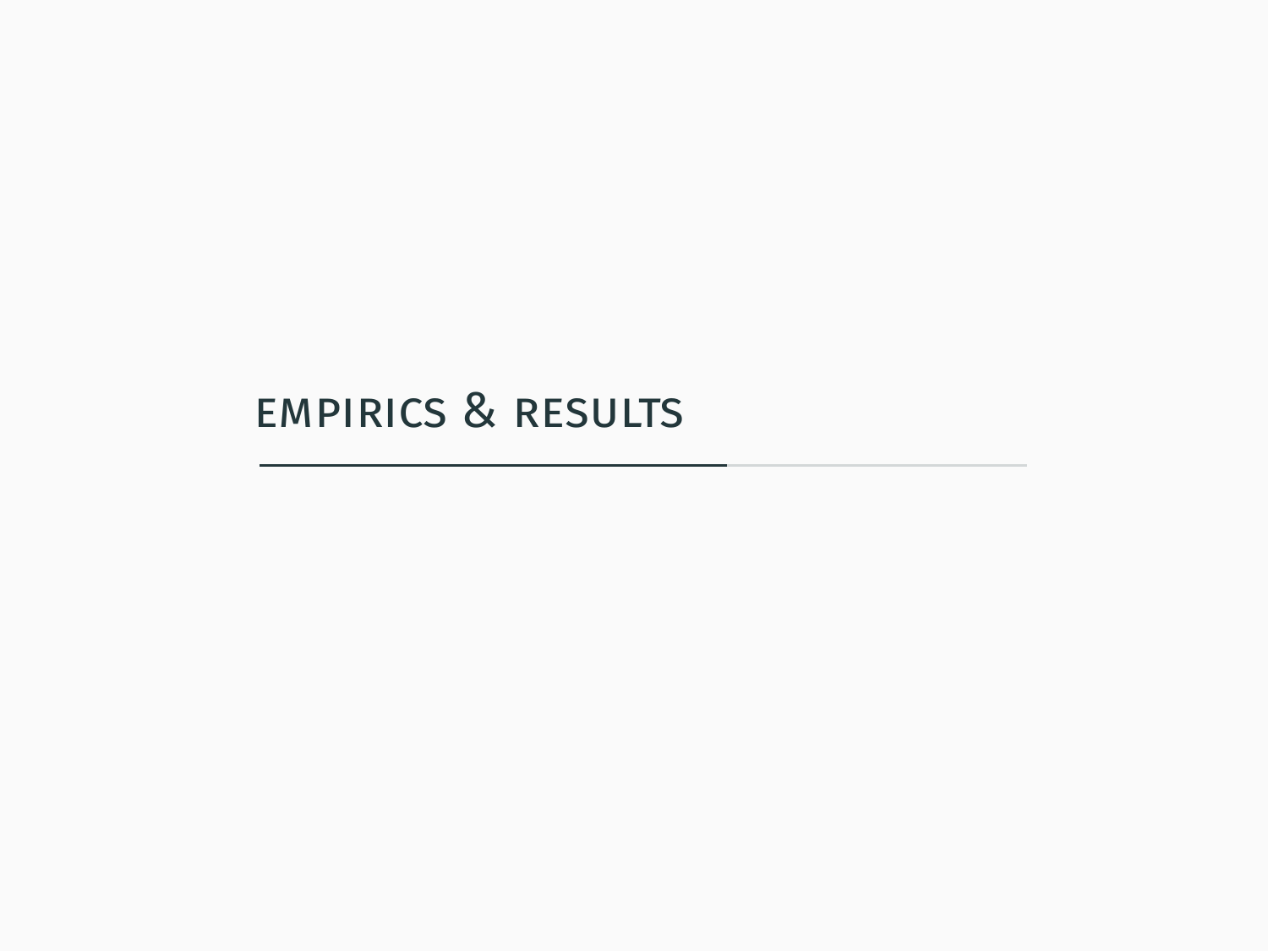#### Table: Summary of Testing Procedures, Part 1

|                            | Unit Root Tests   | Results         | Further analysis  |  |
|----------------------------|-------------------|-----------------|-------------------|--|
| Full Sample,               |                   |                 |                   |  |
| no breaks in either series | standard ADF, PP  | DoG is $I(2)$   | T-Y p.            |  |
|                            | and KPSS tests    | $PGR$ is $(1)$  |                   |  |
|                            |                   |                 | Cointegration     |  |
| one break in each series   | ZA and PB         | DoG is $I(1)$   | analysis with     |  |
|                            | test              | PGR is $I(1)$ o | structural breaks |  |
|                            |                   |                 | and T-Y p.        |  |
|                            |                   |                 | Cointegration     |  |
| two breaks in each series  | LM Test with two  | DoG is $I(1)$   | analysis with     |  |
|                            | structural breaks | PGR is $I(1)$ o | structural breaks |  |
|                            |                   |                 | and T-Y p.        |  |

Notes: Results where no definite conclusion on the order of integration was derived are designated  $\bullet$  or  $\circ$  in the above table if *m* = {0, 1} or *m* = {1, 2} respectively.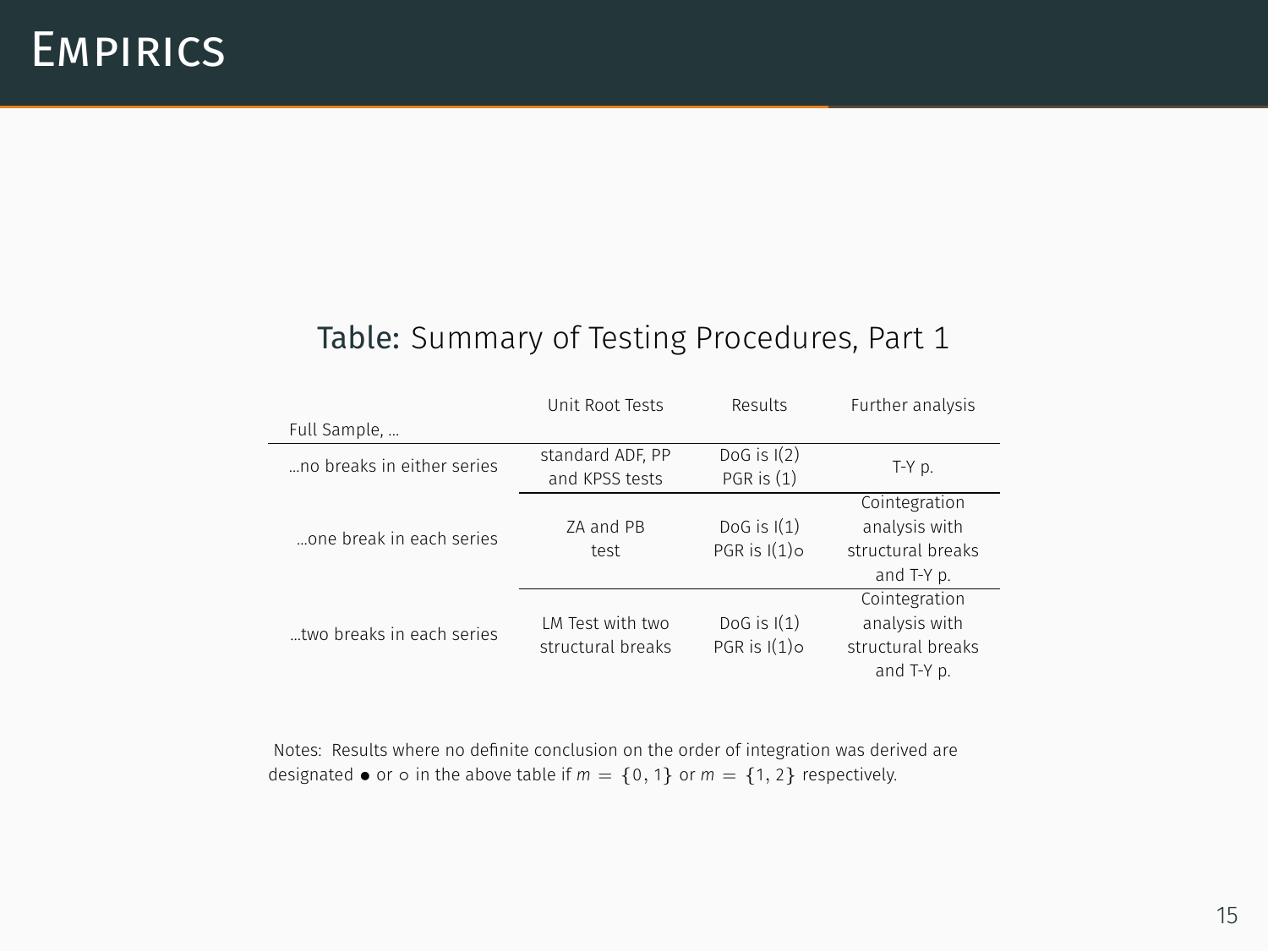#### Table: Summary of Testing Procedures, Part 2

| Sub-samples,                    | Unit Root Tests                    | Results                            | Further analysis |
|---------------------------------|------------------------------------|------------------------------------|------------------|
| split in 2009M07:               |                                    |                                    |                  |
| pre-crisis I                    | standard ADF. PP<br>and KPSS tests | DoG is $I(2)$<br>$PGR$ is $I(1)$   | TY p.            |
| post-crisis I                   |                                    | $DoG$ is $I(1)$<br>PGR is $I(2)$   | TY p.            |
| split in 2008M03<br>and 2010M03 |                                    |                                    |                  |
| pre-crisis II                   | standard ADF. PP<br>and KPSS tests | $DoG$ is $I(1)$<br>$PGR$ is $I(0)$ | TY p.            |
| post-crisis II                  |                                    | DoG is $I(1)$<br>PGR is $I(1)$     | TY p.            |

Notes: Results where no definite conclusion on the order of integration was derived are designated  $\bullet$  or  $\circ$  in the above table if *m* = {0, 1} or *m* = {1, 2} respectively.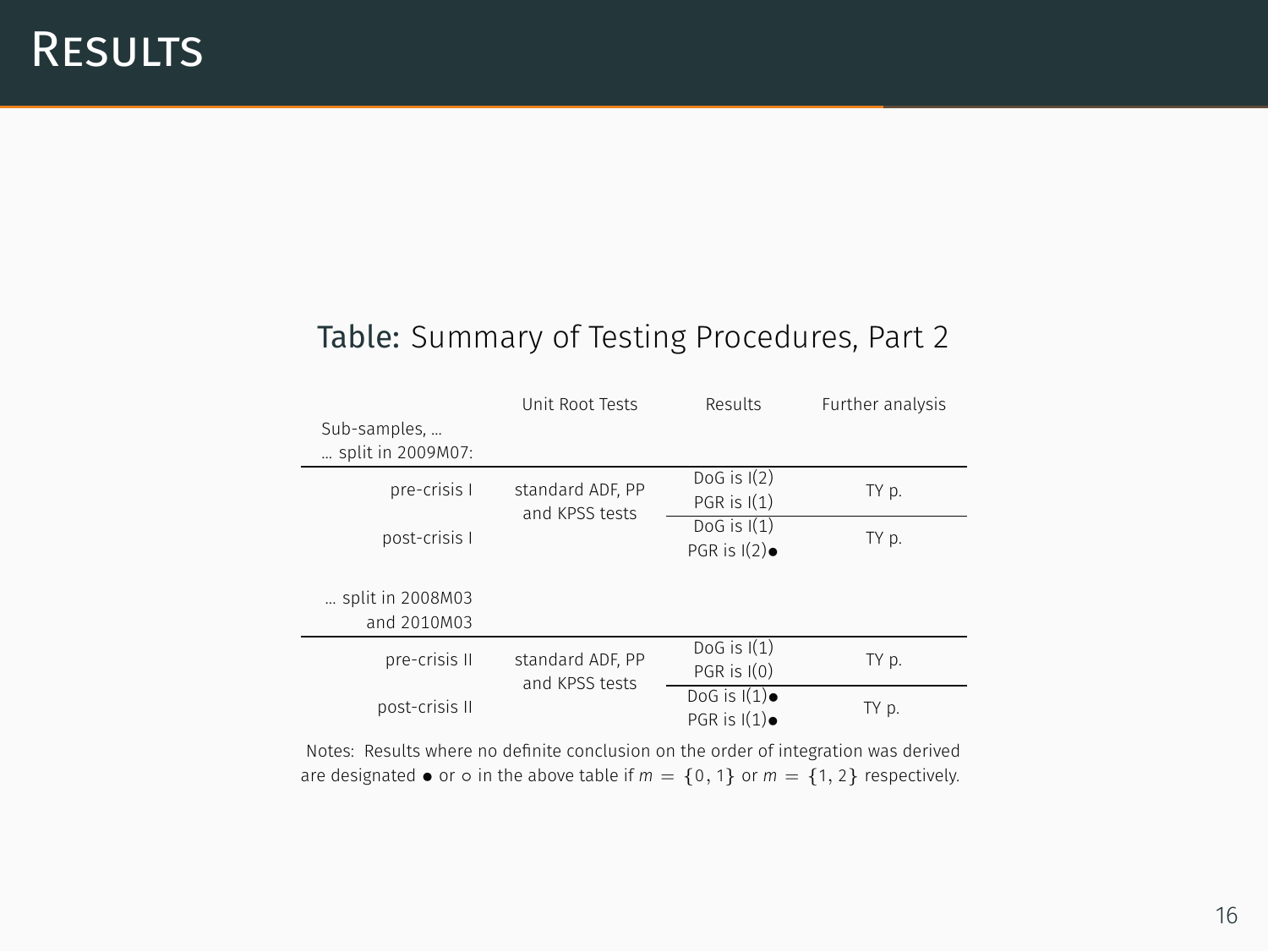#### Table: Results of Granger-Causality Tests Following the T-Y Procedure

|                              | $DoG \Rightarrow PGR$ |         | $PGR \Rightarrow DoG$ |          | Proposed      |
|------------------------------|-----------------------|---------|-----------------------|----------|---------------|
| Full Sample,                 |                       |         |                       |          | value for m   |
| no breaks in either series   | 0.0218                | $\star$ | 0.0019                | $\star$  | $\mathcal{P}$ |
| one break in each series     | 0.0261                | ★       | 0.0077                | ×        | 1             |
| two breaks in each series    | 0.3415                |         | 0.1613                |          | 1             |
|                              |                       |         |                       |          |               |
|                              |                       |         |                       |          |               |
| Sub-sample,                  |                       |         |                       |          |               |
| split in 2009M07             |                       |         |                       |          |               |
| pre-crisisl                  | 0.0163                | $\star$ | 0.0802                | $\Omega$ | $\mathcal{P}$ |
| post-crisisl                 | 0.576                 |         | 0.581                 |          | $2\bullet$    |
|                              |                       |         |                       |          |               |
| split in 2008M03 and 2010M03 |                       |         |                       |          |               |
| pre-crisisII                 | 0.914                 |         | 0.884                 |          | 1             |
| post-crisisII                | 0.544                 |         | 0.872                 |          | 1.            |

Notes: The table reports p-values of the Wald test. Arrows denote the direction of Grangercausality. The levels of significance are denoted o,+ and \* for the 10%, 5% and 1% level respectively. Scenarios where the maximal order of integration was subject to uncertainty with  $m = \{1, 2\}$  are denoted  $\bullet$ .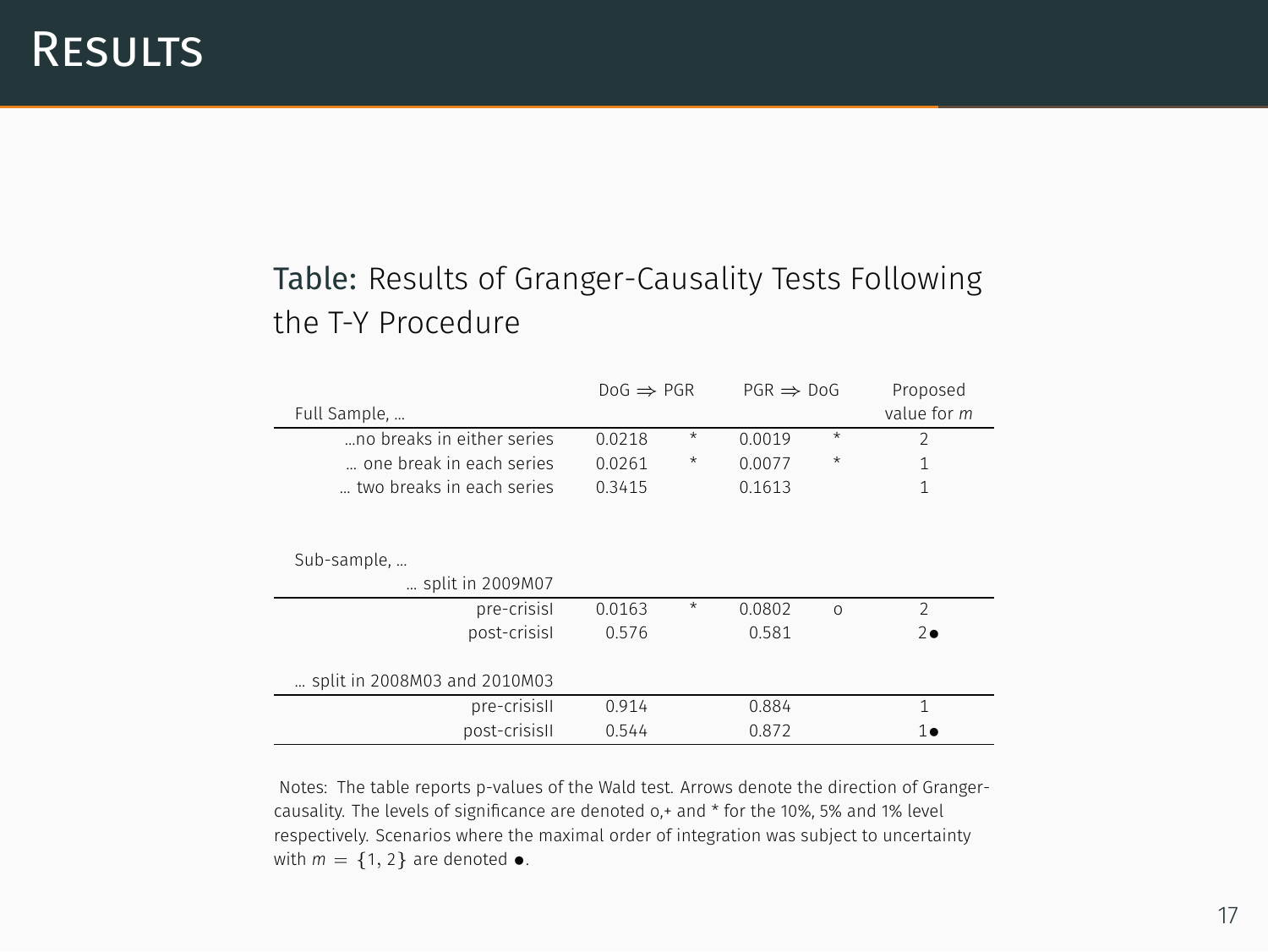#### Table: Results Cointegration Test

|  | No of         | Hypothesized | Trace     | 5%             |
|--|---------------|--------------|-----------|----------------|
|  | <b>Breaks</b> | No. of CE(s) | Statistic | Critical Value |
|  | None          | None         | 52359     | 25.872         |
|  |               | At most 1    | 5729      | 12.518         |
|  | One           | None         | 38070     | 35.022         |
|  |               | At most 1    | 9163      | 17.684         |
|  | Two           | None         | 39020     | 41757          |
|  |               | At most 1    | 5.667     | 21.512         |

Notes: Critical values derived based on position of break point(s).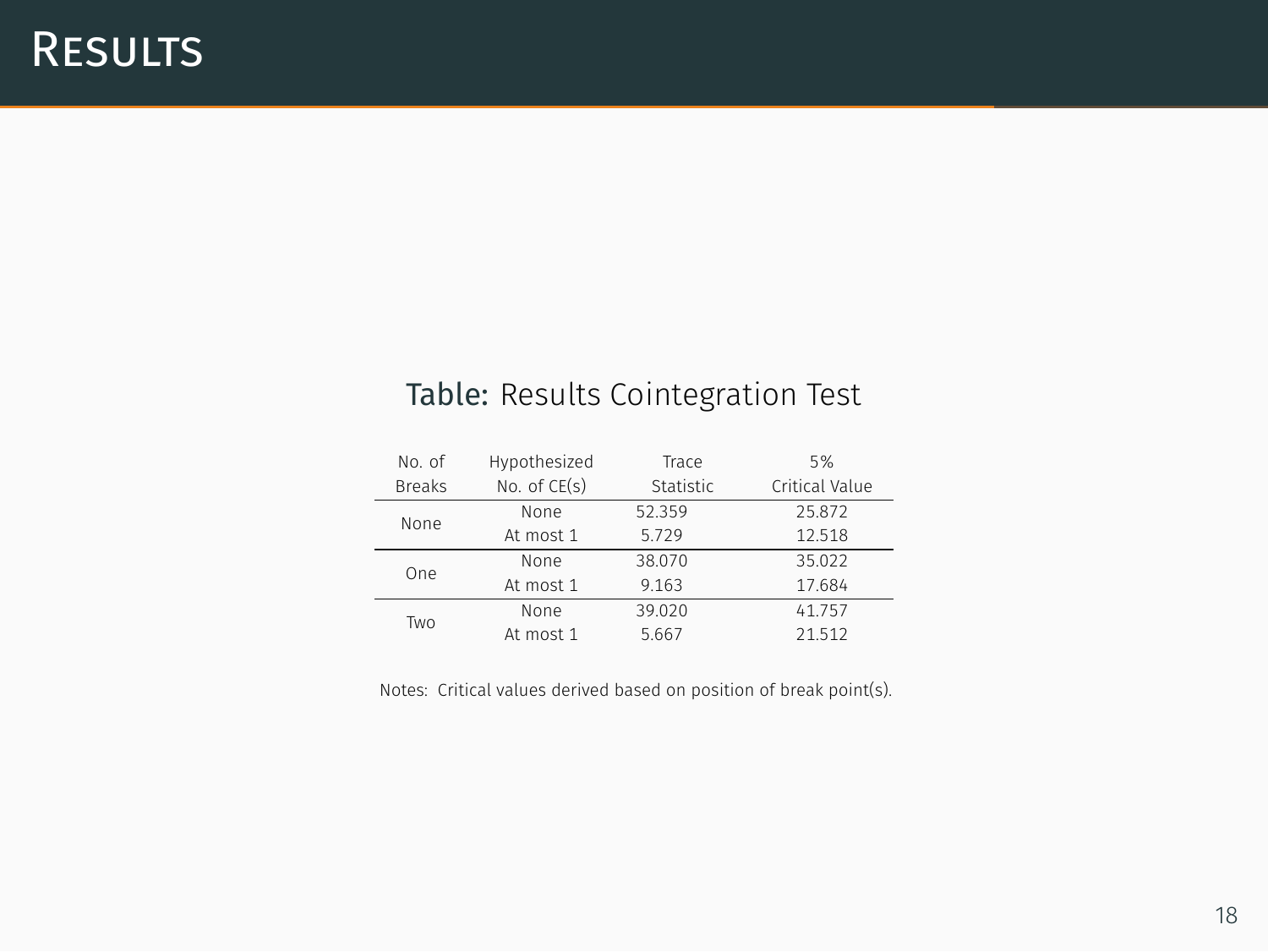### conclusio & possible extensions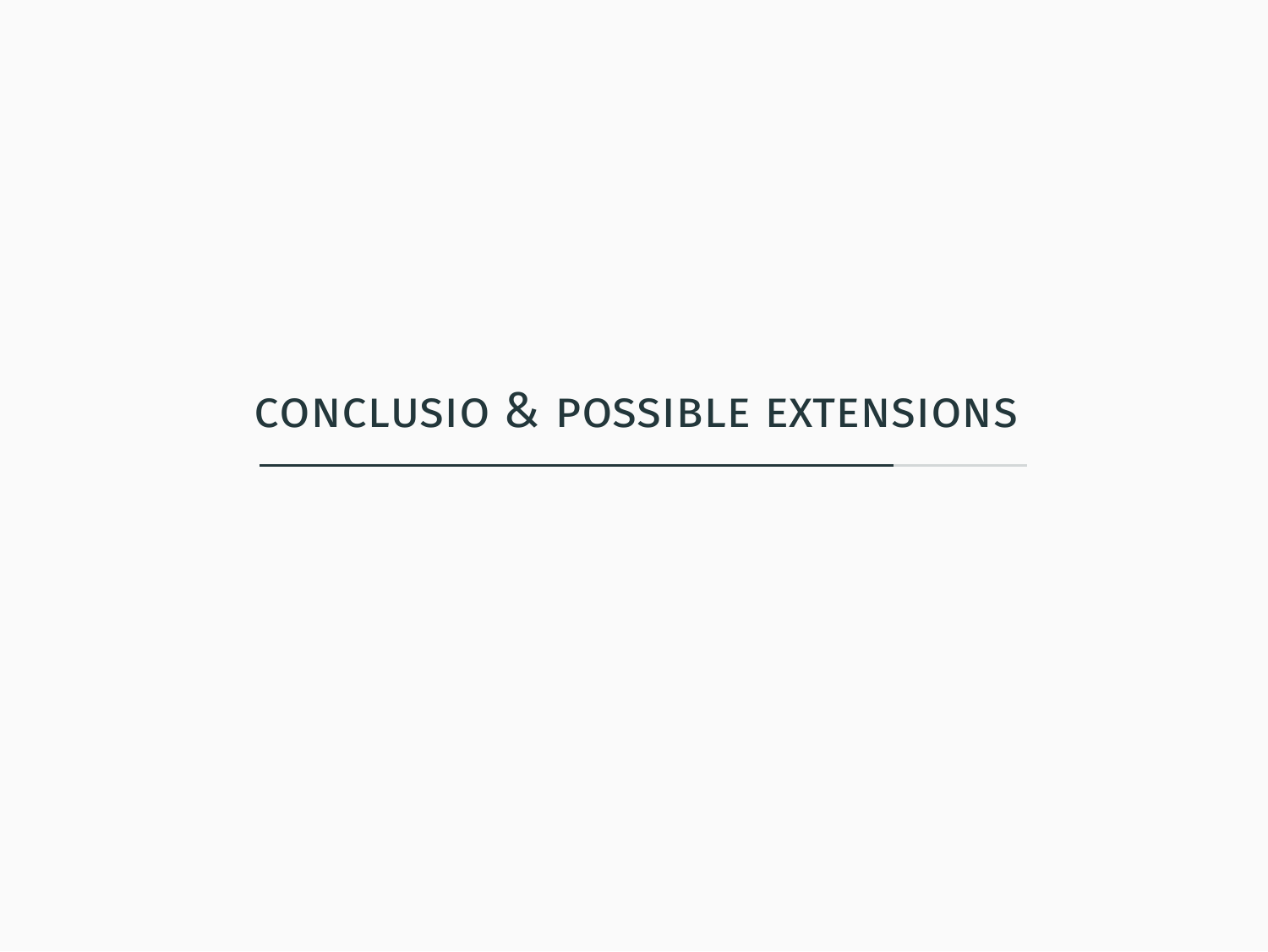Contribution: Time series perspective on austerity using monthly time series data for the UK.

Allowing for stuctural breaks and the financial crisis, no empirical evidence of a causality relation between the gross debt level and the GDP growth rate can be reported through either a Granger causality test or cointegration tests.

Results suggest: Failure to control for these interventions could result in misleading implication that fiscal discipline can assist an economic recovery.

Findings are consistent with Puente-Ajovín and Sanso-Navarro (2014) on austerity measures who find little support for this policy as a growth regenerator.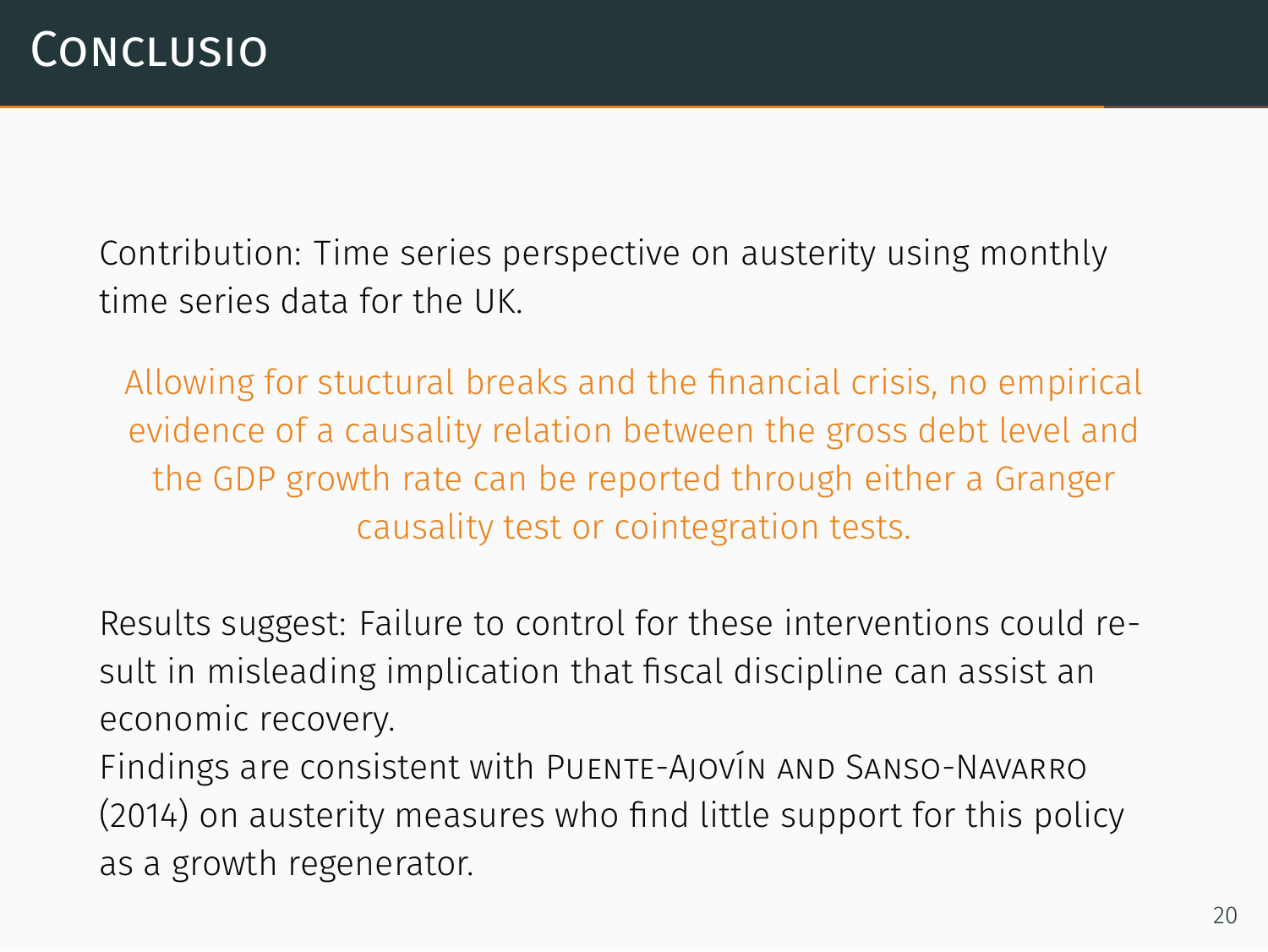*'Granger-causality in a bivariate system may be due to an omitted variable. It is also known that non-causality in a bivariate system may theoretically result from neglected variables.'* (Lutkepohl 1982, p. 367)

Easy to imagine that there are many possible determinants of both the growth rate and public debt that are omitted here. Why does excluding these not lead to obvious possibilities of a severe bias?

Future work will concentrate on these model extensions, e.g. interest rates, economic conditions in trading partner countries or country specific economic volatility measures.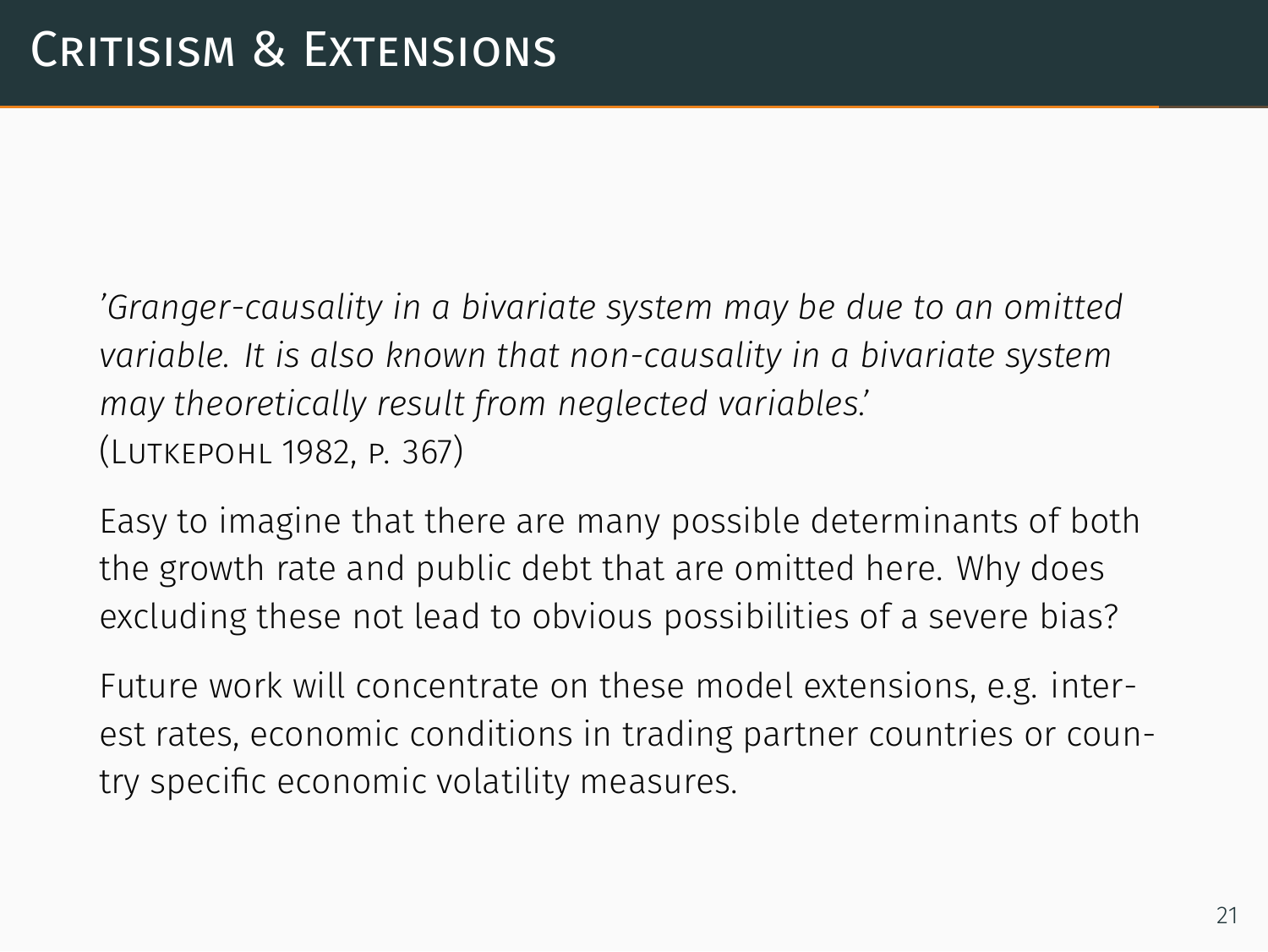# QUESTIONS!